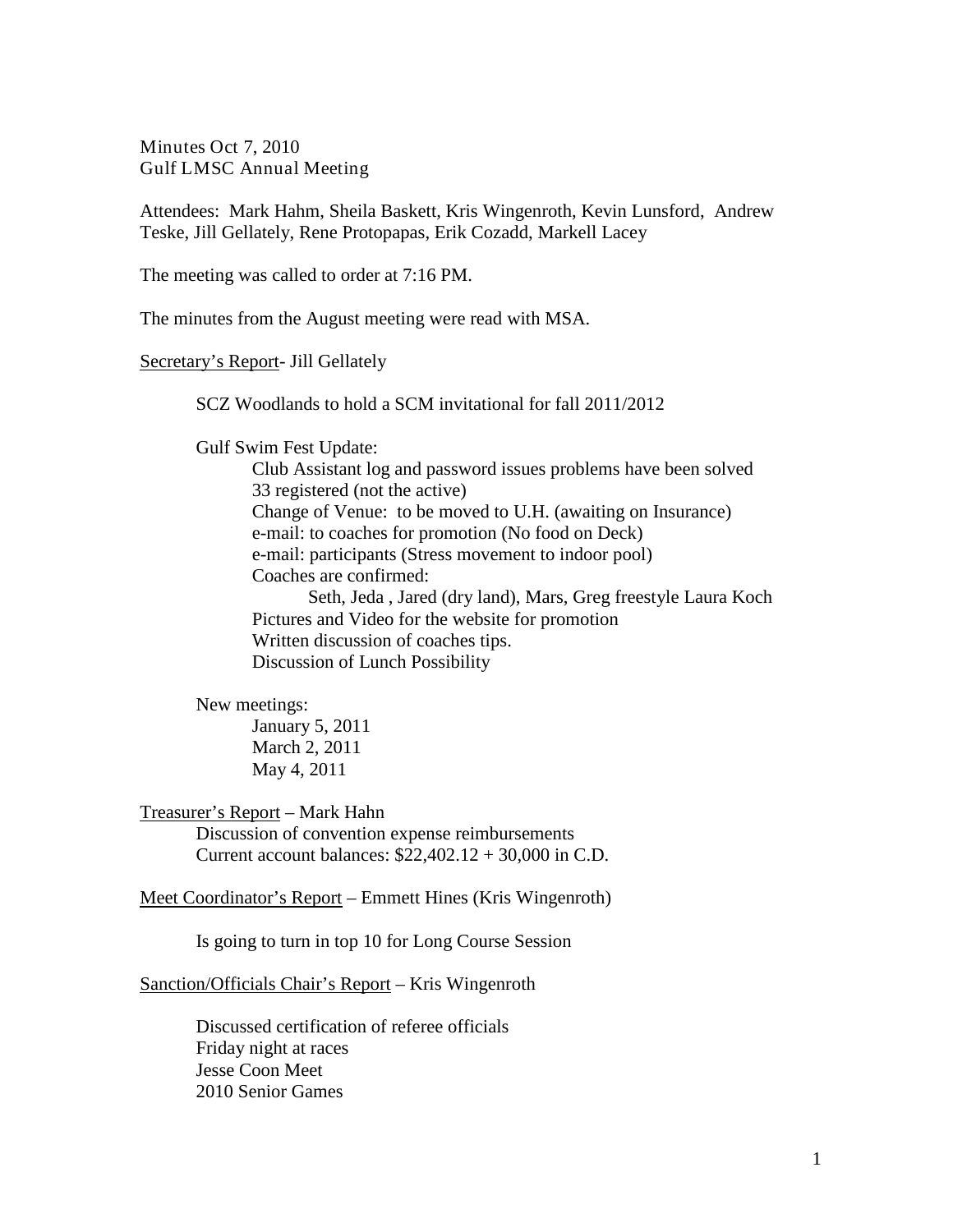Registrar's Report – Scott Campbell (Kris Wingeroth)

976 as of October 7, 2010.

Website Update - Sheila Baskett

Discussion of access to the website from a security issue this was prompted by Club Assistance: Emmitt, Scott, Mark,

Discussed communications through email address [GulfSwim@gmail.com](mailto:GulfSwim@gmail.com) instead of personal accounts

## New Business

Waiver of Notice was provided and signed. The By Laws of the Gulf LMSC state that a notice of the Annual Meeting shall be sent to each voting member a minimum of fifteen (15) day in advance of the Meetings. In absence of said notice being given, a majority of those eligible to vote may waive notice and the Annual Meeting may be held.

MSA to elect the slate of potential officers for the positions listed.

- o President Jill Gellately
- o Vice President: Markel Lacey
- o Secretary: Kevin Lunsford
- o Treasure: Mark Hahn
- o Officials and Sanctions: Kris Wingenroth
- o Registrar: Scott Cambell
- o Meet Coordinator/Top Ten: Emmett Hines
- o Coaches Contact: Andrew Teske
- o Website Master: Sheila Baskett
- o Board Member at Large: Eric Cozadd

MSA of no more than 1000 brochures which will cost \$50 to use as promotional material for Gulf LMSC

Convention Update:

Moveable bulkhead pools measurement of pool is before and after but no specific form would be required.

Open water rules are in conformity with the pool rules.

USMS Foundation was doing feasibility study and wanted a list of people to contact who could be potential donors